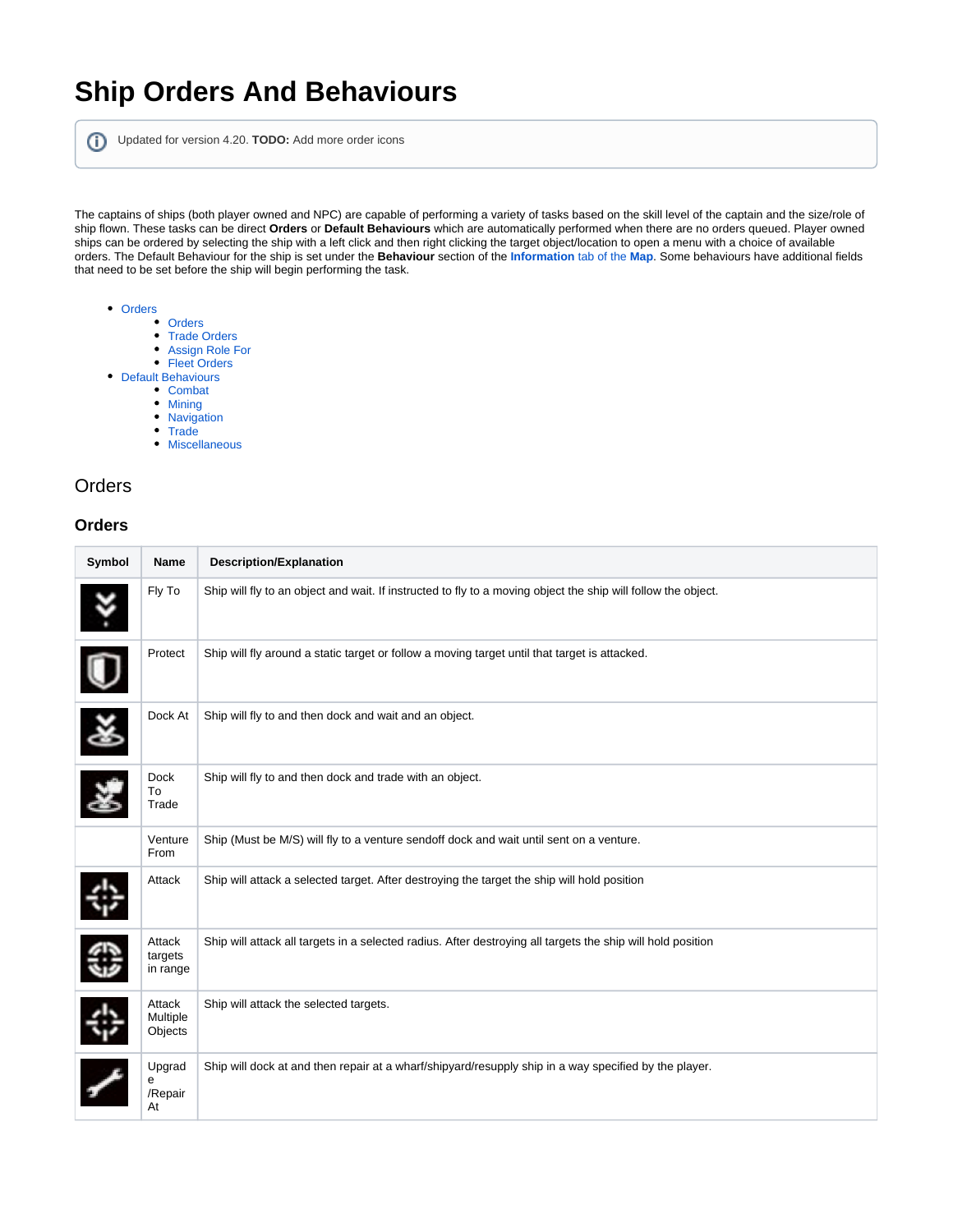| N/A | Sell<br>Ship At                  | Ship's ownership will be transferred to the recipient faction and the player is paid a 2nd hand rate for the ship.                                                                                                                                                                                                                                                                       |
|-----|----------------------------------|------------------------------------------------------------------------------------------------------------------------------------------------------------------------------------------------------------------------------------------------------------------------------------------------------------------------------------------------------------------------------------------|
|     | Explore                          | Ship will move in a spiral shape to uncover a specified radius of a sector. It's possible to right-click a gate, accelerator, or<br>superhighway entry gate leading to the sector which should be explored and select this command. This will place the center in<br>the new sector and sets the radius to what the pilot thinks should cover all of the inhabited space in that sector. |
|     | Update<br>Trade<br><b>Offers</b> | Ship will fly around a sector and update station trade offers. Note: as the ship is moving and isn't constantly updating the entire<br>sectors trade offers at one time some stations information is inaccurate until the ship passes it again.                                                                                                                                          |
|     | Collect<br><b>Drops</b>          | Ship will collect specified drops in an area. Can be set up to collect, legal, illegal or trade/mining wares.                                                                                                                                                                                                                                                                            |
|     | Mine                             | Mining ship will mine for resources in a specified region.                                                                                                                                                                                                                                                                                                                               |
|     | Deploy<br>At<br>Position         | Ship will deploy a specified deployable (e.g satellite, lasertower, friend/foe mine, etc) at a selected location.                                                                                                                                                                                                                                                                        |
|     | Transfe<br>r Crew                | Crew will either walk from the old ship to the new ship when docked or use personnel pods when in space                                                                                                                                                                                                                                                                                  |

### <span id="page-1-0"></span>**Trade Orders**

| Symbol | <b>Name</b>         | <b>Description/Explanation</b>                                                   |
|--------|---------------------|----------------------------------------------------------------------------------|
|        | <b>Trade With</b>   | Ship will trade with a station/resupply ship (monetary transaction).             |
|        | Transfer Wares With | Ship will exchange wares with a station/resupply ship (no monetary transaction). |

### <span id="page-1-1"></span>**Assign Role For**

| Symbol            | Name                       | <b>Description/Explanation</b>                                                                                                                                        | <b>Notes</b>                                                                                  |
|-------------------|----------------------------|-----------------------------------------------------------------------------------------------------------------------------------------------------------------------|-----------------------------------------------------------------------------------------------|
|                   | Defend<br>Commander        | Ship(s) will defend their commanding ship/ station and will act when the commanding<br>ship/station is attacked.                                                      |                                                                                               |
| $\rightarrow$     | Attack with<br>Commander   | Ships(s) will attack their commanding ship/station's target.                                                                                                          | This order is quite handy for getting S ships to<br>swarm capitals.                           |
| $\lambda_{\rm i}$ | Intercept for<br>Commander | Ship(s) will attack hostile fighters (S/M) ships near its commander.                                                                                                  | This order is suitable for keeping light nimble<br>fighters away from destroyers and carriers |
| \$                | Resupply For               | Resupply ship(s) will buy wares to resupply and repair their commanding ship's fleet.<br>When not trading for wares the resupply ship will try to fly with the fleet. | Only Resupply Ships can perform this command                                                  |
| $\bullet$         | Mining For                 | Mining ship(s) will collect/mine resources for their commanding station.                                                                                              |                                                                                               |
| â                 | <b>Trading For</b>         | Trading ship(s) will trade resources for their commanding station.                                                                                                    |                                                                                               |
|                   | Mimic For                  | Ship(s) will copy the commander's default behaviour                                                                                                                   | Only available for select default behaviours                                                  |

#### <span id="page-1-2"></span>**Fleet Orders**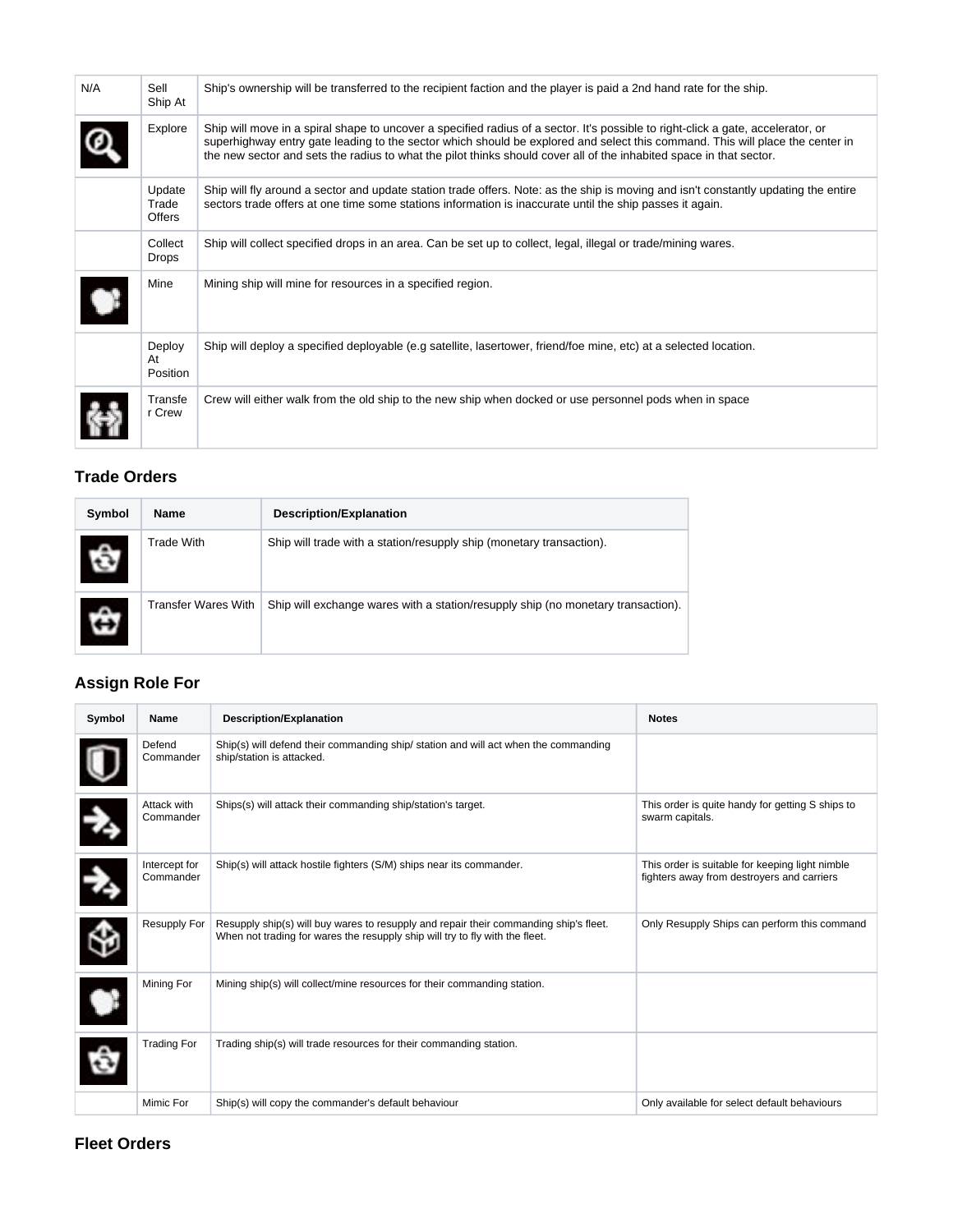| Symbol | Name                        | <b>Description/Explanation</b>                                                     | <b>Notes</b>             |
|--------|-----------------------------|------------------------------------------------------------------------------------|--------------------------|
|        | <b>Recall Subordinates</b>  | Orders all subordinates to return to and dock at (if possible) the commander       |                          |
|        | Supply Fleet                | Resupply Ship(s) will resupply their fleet                                         | consumes resources       |
|        | <b>Get Supplies</b>         | Resupply Ship(s) will create buy orders for materials                              | costs the player credits |
|        | Repair and Resupply         | Resupply Ship(s) will resupply and repair their fleet                              | consumes resources       |
|        | <b>Restock Subordinates</b> | Resupply Ship(s) will restock their fleet with consumables (missiles, flares, etc) | consumes resources       |
|        | Coordinate Attack           | A more advanced attack command with parameters for ship groupings and agression    |                          |

### <span id="page-2-0"></span>Default Behaviours

### <span id="page-2-1"></span>**Combat**

| Symbol | Name                | <b>Description/Explanation</b>                                                                                                                                                                                                                                                                          | <b>Notes</b> |
|--------|---------------------|---------------------------------------------------------------------------------------------------------------------------------------------------------------------------------------------------------------------------------------------------------------------------------------------------------|--------------|
|        | Patrol              | Ship(s) will fly around a specified sector in a specified range and attack hostile ships and stations.                                                                                                                                                                                                  |              |
|        | Police              | Ship(s) will patrol and scan ships in a specified sector in a specified range and attack ships with illicit goods that refuse to drop them.<br>(When the player uses this command illicit wares are determined from the list under 'Global Orders'. it is best used in a player-<br>controlled sector). |              |
|        | Protect<br>Position | Ship(s) will defend their assigned position in a specified radius.                                                                                                                                                                                                                                      |              |
|        | Protect<br>Ship     | Ship(s) will follow and defend their assigned ship.                                                                                                                                                                                                                                                     |              |
|        | Protect<br>Station  | Ship(s) will fly near and defend their assigned station.                                                                                                                                                                                                                                                |              |

## <span id="page-2-2"></span>**Mining**

| Symbol | Name     | Description/Explanation                                                        | <b>Notes</b> |
|--------|----------|--------------------------------------------------------------------------------|--------------|
|        | AutoMine | Mining ship will automatically mine and trade in a range based on skill level. |              |

### <span id="page-2-3"></span>**Navigation**

| Symbol<br>Name<br>Description/Explanation | Note: |
|-------------------------------------------|-------|
|-------------------------------------------|-------|